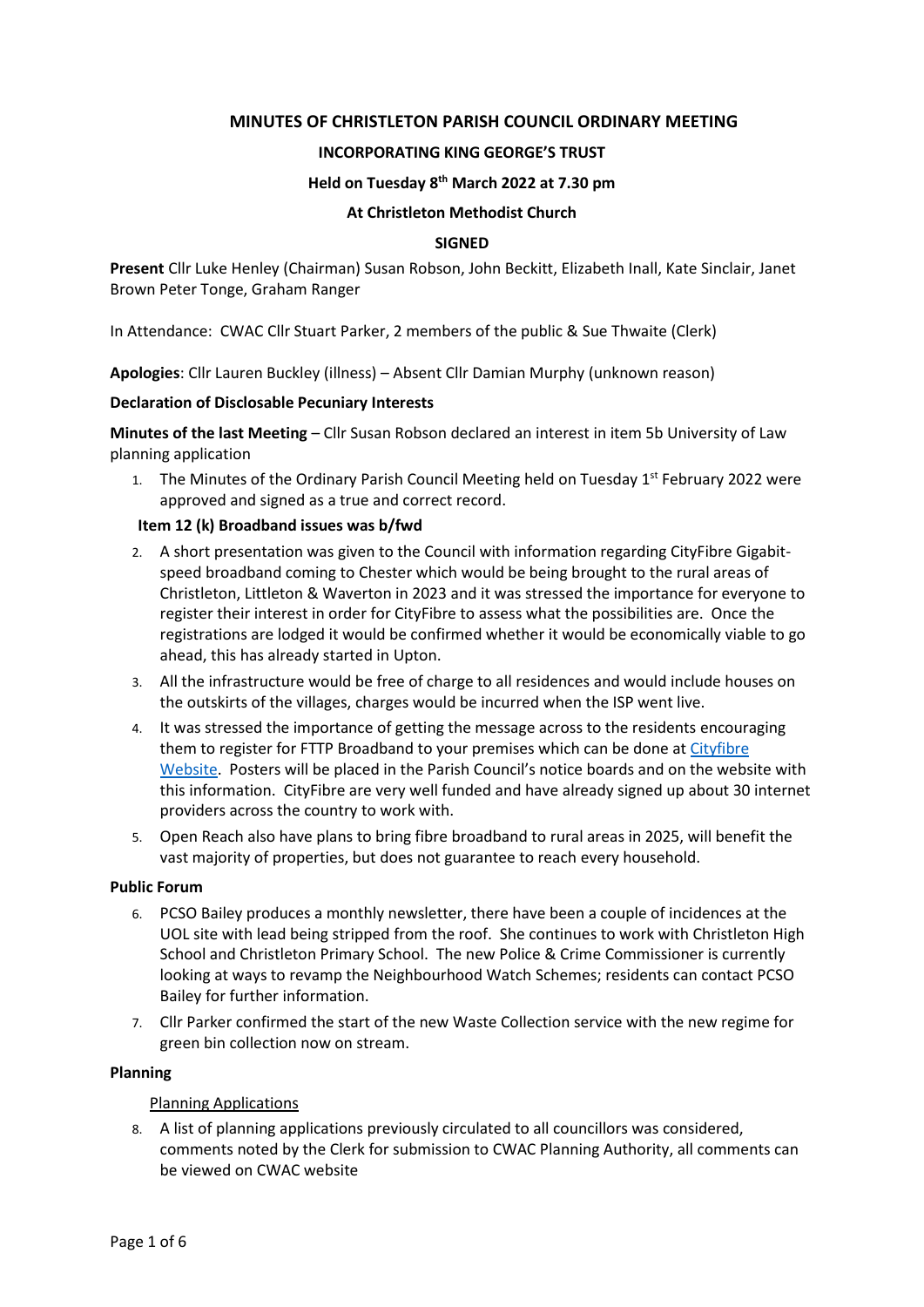Update from College of Law Planning Applications

- 9. The Parish Council's addendum to their comments on this application has been published on the planning portal and we are waiting for confirmation of the date for the Planning Committee Meeting when a decision will be made.
- 10. Cllr Henley will represent the Parish Council at this meeting, but if unavailable then Cllr Beckitt will attend to speak.
- 11. Letter putting the Parish Council's views on the application will be sent to the individual members of the Planning Committee prior to their meeting.

## Report on meeting with CWAC Head of Planning

- 12. The meeting with the Head of Planning was very useful and the number of expressions of interest from developers to build in Christleton recently was discussed. The Head of Planning confirmed that his position was to defend the position of Green Belt in Christleton.
- 13. Discussion of Housing Needs Assessments for the proposal to develop the land on A41 which confirmed that the Developer was responsible to compiling a Housing Needs Assessment with input from the Parish Council and it was suggested that the Developer use the services of Cheshire Community Action to assist them with the Assessment.
- 14. It was agreed that the PC should write to the Developer asking for the Parish Council to be included in the assessment process and recommend they liaise Cheshire Community Action in this matter.

**Action:** Cllr Sinclair & Cllr Beckitt will work with the developer on this matter and draft a letter requesting their agreement.

- 15. It was discussed that if the Parish had a Neighbourhood Plan, it would avoid the necessity of considering the number of adhoc developer proposals being submitted as a Neighbourhood Plan would address all these matters when a developer came forward with a proposal.
- 16. The proposal to compile a Neighbourhood Plan had been considered on a number of occasions, but had not received the required input of interest from the local community, which is essential to work on the project together with other obstacles we have been unable to surmount.

## **Traffic & Road Safety**

## Update on Highway Issues

- 17. Following the first meeting with CWAC Head of Highways when she was briefed on all the traffic issues in the village and on the A51 and has now been further briefed in more detail on all the issues previously discussed.
- 18. The Head of Highways has stated she will now reassess from the start, a letter has outlined the issues the Council wished to be addressed and we will go back to her in the near future to see what progress is being made on these issues, including when is the average speed limit going to be put in, when is the question of air quality on the A41/A51 and the centre of the village going to be addressed and other matters.

## CWAC Backlog

- 19. The alterations to the Rake Lane/Plough Lane junction, the re-design is now complete, street lighting has been specified and just waiting for material to arrive, this expected to happen towards the end of March.
- 20. Build out on Birch Heath Lane the signage will be installed and some of the lighting, but the permanent build-out will not be installed at present. A temporary one will be put in for a trial period to assess the results.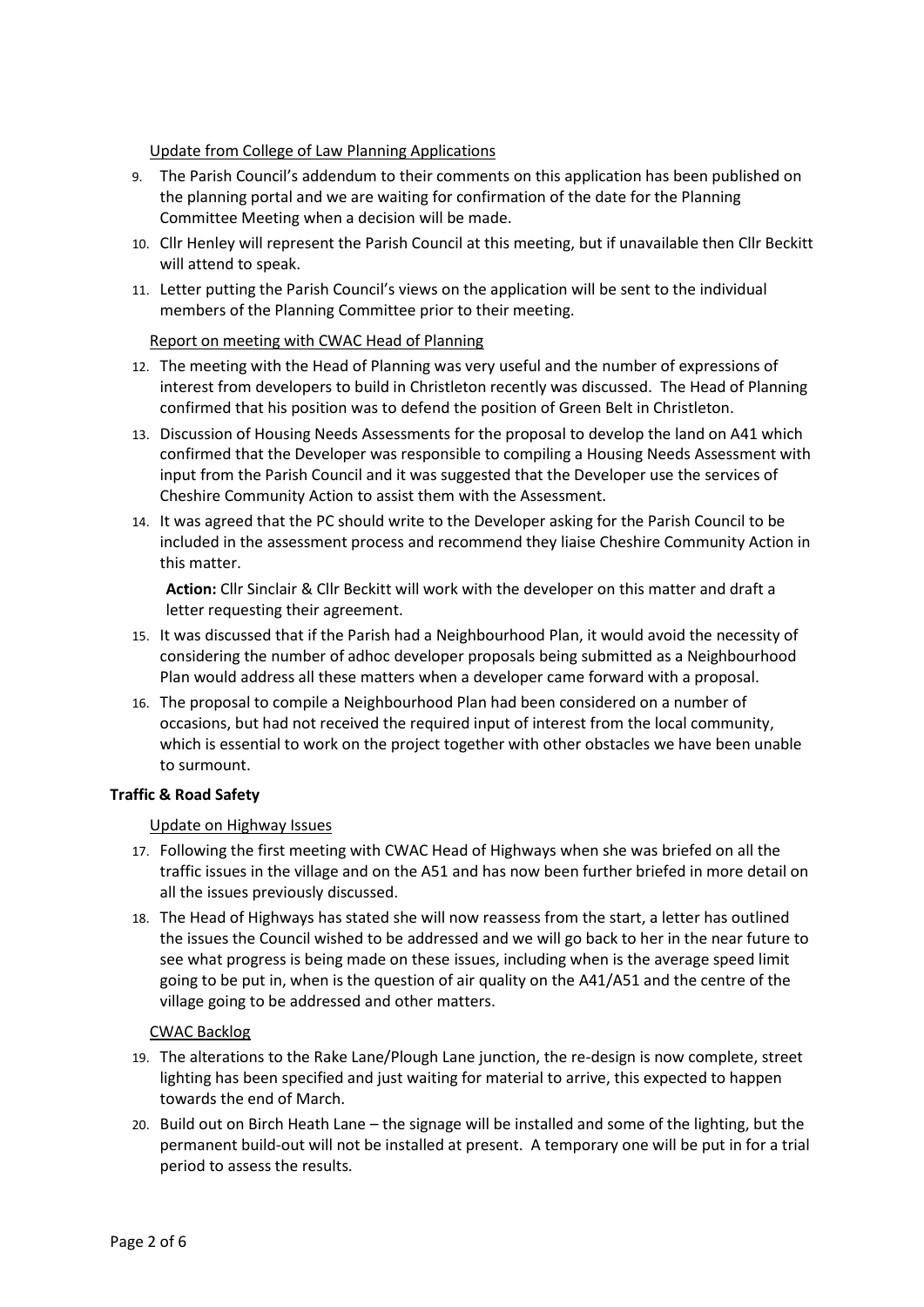- 21. A quotation for the cost of the build-out will be forthcoming in the near future.
- 22. The repositioning of the build-out on Pepper Street it still in the planning stage.
- 23. The Vehicle Activated speed sign on Rowton Bridge Road, the Tree Officer will confirm whether a tree which appears to be partly falling down, needs removing which will determine where the sign needs placing.

## Update on ISTTF/South East Chester Pilot

24. Head of Highways wants to appoint a company to carry out a behavioural study of the area to assess what is required to change the behaviours of people in the whole area.

## Update on flood operations volunteer scheme

25. A new Officer has been appointed to take on this matter and further information will be forthcoming in the near future.

## Update on Air Quality

- 26. A formal request for CWAC to put in N02/PM2.5continuous monitoring in on the A51, A41 and the centre of the village due to the WHO guidelines on Nitrogen Dioxide and PM 2.5 limits being reduced. Current exposure at these locations is up to 3 to 4 times the guideline limits.
- 27. The junction between the A51 and A55 where the lights are located on the highway are supposed to avoid tailbacks of traffic onto the A55, currently this is not happening, and furthermore the lights cause queueing on the A51 in Littleton and cut through traffic through Christleton.
- 28. There has been no commitment made by CWAC Highways to a request to improve the signalling at the A51/41 junction. Cllr Beckitt recommended that Christleton and Littleton Parish Councils make a direct submission Highways England who are responsible for the junction, asking for a signalling improvement which would only switch the lights on when queueing back from the A51 onto the A55 – at other times the light would be switched off. This has become more of an issue since the alterations to the A51 at Stamford Bridge.

**Resolved:** The Council agreed support an approach to Highways England requesting a meeting jointly by Christleton & Littleton Parish Councils.

**Action:** Cllr Beckitt to action this matter.

## **KING GEORGE'S TRUST ITEMS**

To approve expenditure for March 2022

29. There is no expenditure this month.

Update from KGF Development Group – Pre-School/LHPA improvements

- 30. The Group are still trying to decide on the final pieces of equipment, a meeting at Christleton Primary School it taking place later this week to get their input.
- 31. Once a final decision on the equipment is made further discussion will take place with CWAC Landscape Team to finalise the design and look into funding opportunities.
- 32. There was nothing to report on Pre-School proposals this month.

Monthly Playground Inspection Report

33. An issue with the matting by the tunnel has been resolved.

## **ALLOTMENTS**

## To receive a report form Allotment Group

34. There was nothing to report at this meeting.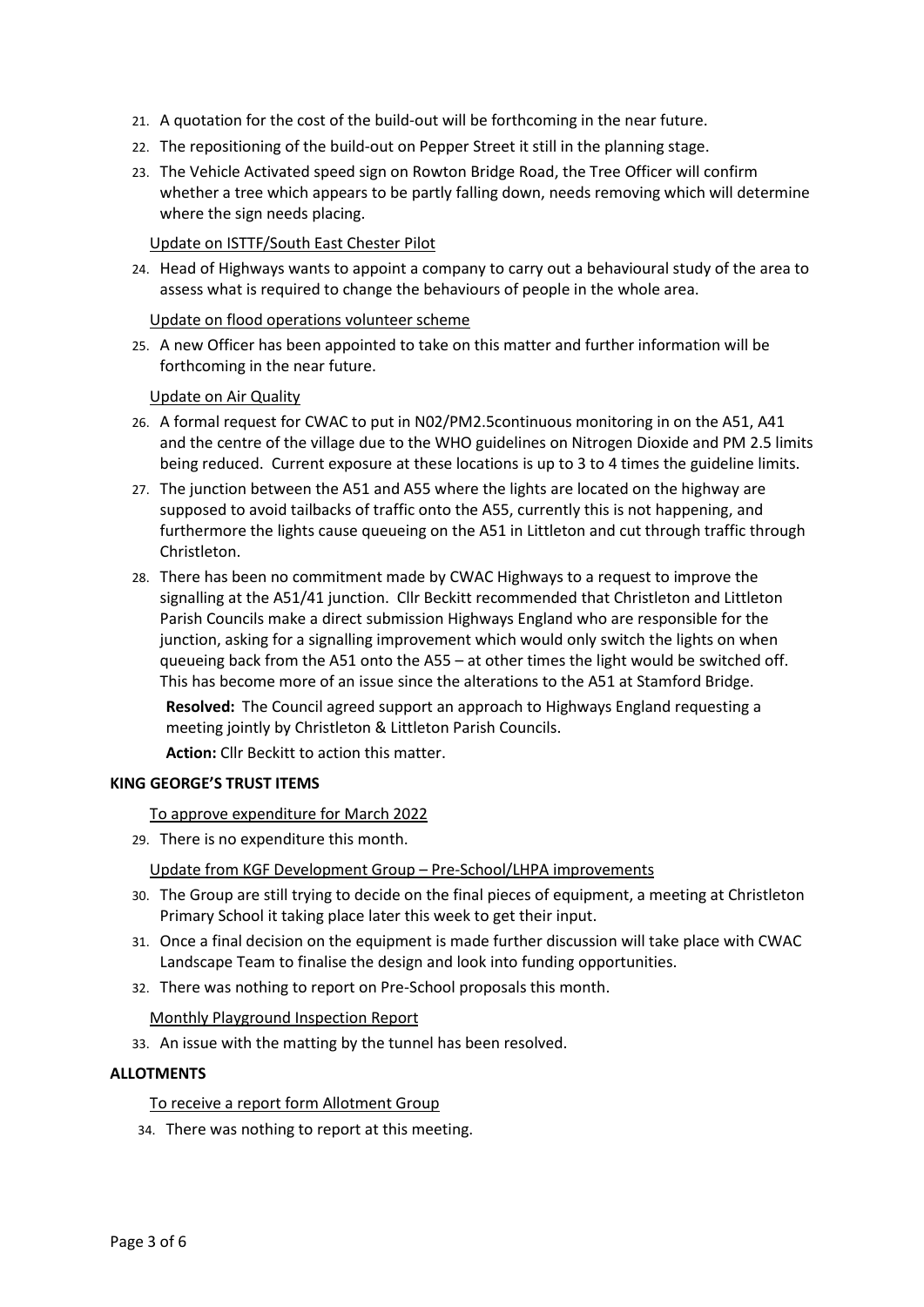## **FINANCE**

#### To approve final cost of new swings at LHPA

- 35. The final cost of the purchase and installation of the new swings of £15,128.10 was approved and the VAT element of £2521.35 will be reclaimed when the next VAT refund submission is submitted.
- 36. It was also approved if the invoice from CWAC for the Landscape fees and Masterplan Fees totalling £1998.00 is submitted prior to the end of March a cheque would be raised to cover the cost.

#### To approve expenditure for March 2022

37. The expenditure set out in Appendix 1 was approved

To approve updated Financial Standing Orders

38. The updated Financial Standing Orders were circulated to all members prior to the meeting and were approved unanimously.

Update on changing to online banking

39. The Clerk has made enquiries with our current bank and it is possible to register for online banking and when all the cheque signing mandate procedures have been confirmed this will be persued further by the Clerk.

#### **CHRISTLETON SCHOOLS**

Update from Christleton High School

40. A meeting will be organised between the Chairman and the Headteacher of the High School in the near future.

Update from Christleton Primary School

41. There was nothing to report at this meeting.

#### **MONTHLY INSPECTION REPORT**

Capesthorne Road Community Orchard

42. There were no issues to report this month.

#### **PLANIT**

## Progress Update

43. Currently waiting for confirmation from Head of Highways how it is intended to develop a process of how the Saighton S106 monies of £4.5 million are going to be allocated and, integral to the process is the behavioural change study that is being planned.

## **ACTION ITEMS**

Update on progress with Microsoft 365 matters

- 44. The Chairman has liaised with the Webmaster to establish redirecting emails from current hosting service to Microsoft which should not pose a problem. Once this is completed a contract with Microsoft will be set up to enable all councillors to access the Microsoft server for their emails and Microsoft 365 for all PC documents and files through OneDrive or Sharepoint.
- 45. It was agreed to look into setting up all councillors with a Microsoft account and organising some training sessions.

**Action:** The Chairman and Clerk will action this item.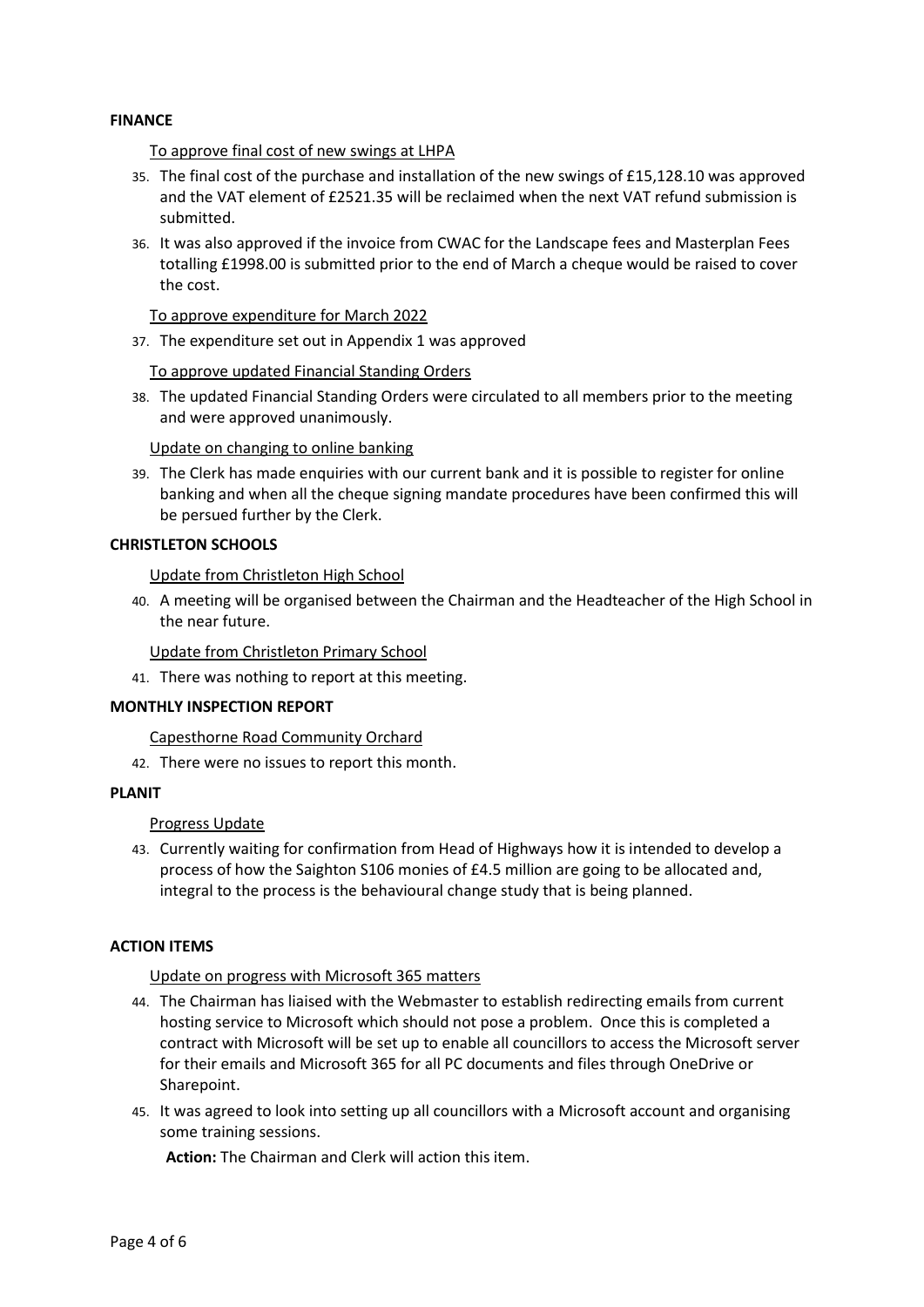PROW Update

46. It was reported that the current deadline to register a public right of way by 2026 has now been cancelled and it is now open ended.

Update on Queen Elizabeth's Platinum Jubilee celebrations

- 47. Following discussion, it was agreed to establish the number of pupils attending Christleton Primary School with a view to presenting each child with a commemorative item to celebrate Queen Elizabeth's Platinum Jubilee.
- 48. It was agreed that the clerk would investigate purchase of small ceramic jubilee planters with a packet of seeds if available and, subject to agreement from Headteacher of the Primary School an order would be placed.

#### To update Financial Risk Assessment & Risk Schedule

49. The updated Risk Assessment and Risk Schedule documents were considered **Resolved:** To accept and approve the two documents, Risk Schedule which were duly signed by the Chairman and Clerk

To review Responsibility & Property Register

50. The updated Responsibilities & Properties for financial year 2022/2023 was reviewed. **Resolved:** The Responsibility & Property Register was accepted and approved

To review Schedule of Assets

51. The updated and amended Schedule of Assets was reviewed and it was

**Resolved:** The amended Schedule of Assets was accepted and approved.

Annual Review of Internal Audit/Audit Plan/Effectiveness of Internal Audit

52. The Annual Review of Internal Audit was circulated to all members for consideration and discussion.

**Resolved:** The updated documents were approved

To consider additional works on Sycamore Tree on Village Green

53. Following a supplementary report from the Tree specialist and further branch would be removed from the Sycamore tree on the Village Green.

Quad Bike issues on Christleton Field – update

54. Quad bikes on the farmer's field continue to cause concerns, the Council has been assured this should cease when the field is planted out with a potato crop. This will continue to be monitored.

Update on progress with CWAC & Little Mere Management re: amendments to Little Heath Road maintenance agreement

55. The Management Team from Little Mere is now in contact with CWAC and updated the Council on the current situation and the process is ongoing.

#### **Information Correspondence**

56. A full list of correspondence received as per attachment with the agenda was distributed to the Councillors prior to this meeting.

#### **Information Only Items**

57. Repairs to the broken fence at Birch Heath Common are in hand

Further progress with hard standing at Bench by the Pit will be on next month's agenda.